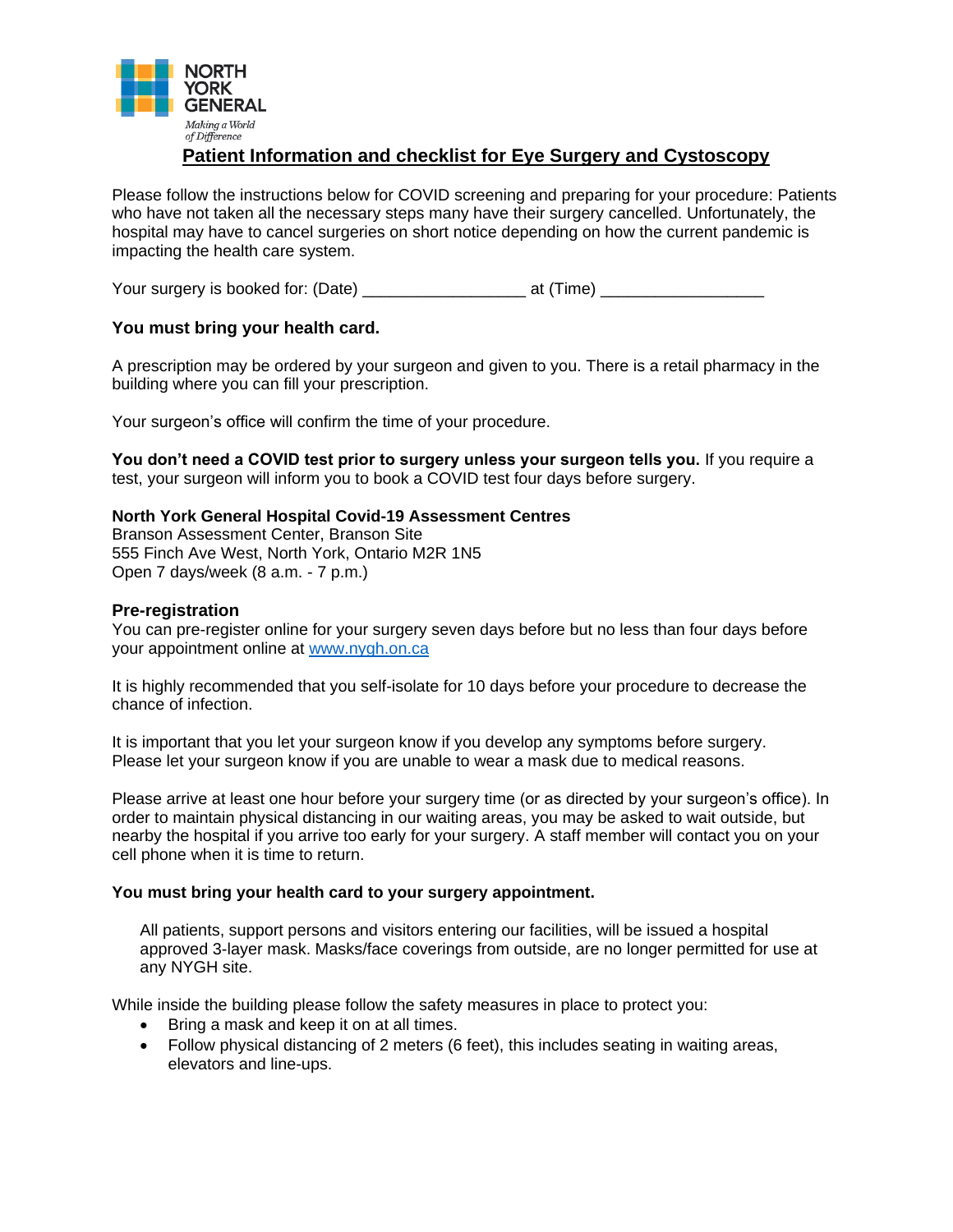

## **INFORMATION ABOUT CAREGIVERS**

You must arrange for someone to accompany you home, as you will not be able to drive, take public transportation or Wheel-Trans. Due to limited space and the need to physically distance from others, family members can wait in either the retail area of the building or nearby. A staff member will contact them on their cell phone when it is time to return.

## **CHECK LIST OF INSTRUCTIONS BEFORE SURGERY**

| If your health changes or you develop a cough, cold or fever within a week before your surgery, call<br>your ophthalmologist as soon as possible. |
|---------------------------------------------------------------------------------------------------------------------------------------------------|
| Self-Isolate from other people for 2-3 days before your surgery and clean your hands frequently.                                                  |
| Your ophthalmologist's office will call you the day before surgery to pre-screen you.                                                             |
| Do not eat (including gum, candy or lozenges) after midnight the night before your surgery. You<br>may brush your teeth.                          |
| If these guidelines are not followed, your surgery may be delayed or cancelled for safety reasons.                                                |
| Blood pressure and heart medications <b>should</b> be taken on the morning of your surgery with a sip of<br>water.                                |
| Follow all the eye drop instructions provided by your ophthalmologist.                                                                            |
| Do not wear make-up on the day of your eye surgery.                                                                                               |
| Wear comfortable clothing (preferably a shirt that buttons completely down the front).                                                            |
| Please leave valuables at home. NYGH is not responsible personal items e.g. jewelry, money,<br>mobility aids.                                     |

\*\* Post-operative instructions will be provided upon discharge